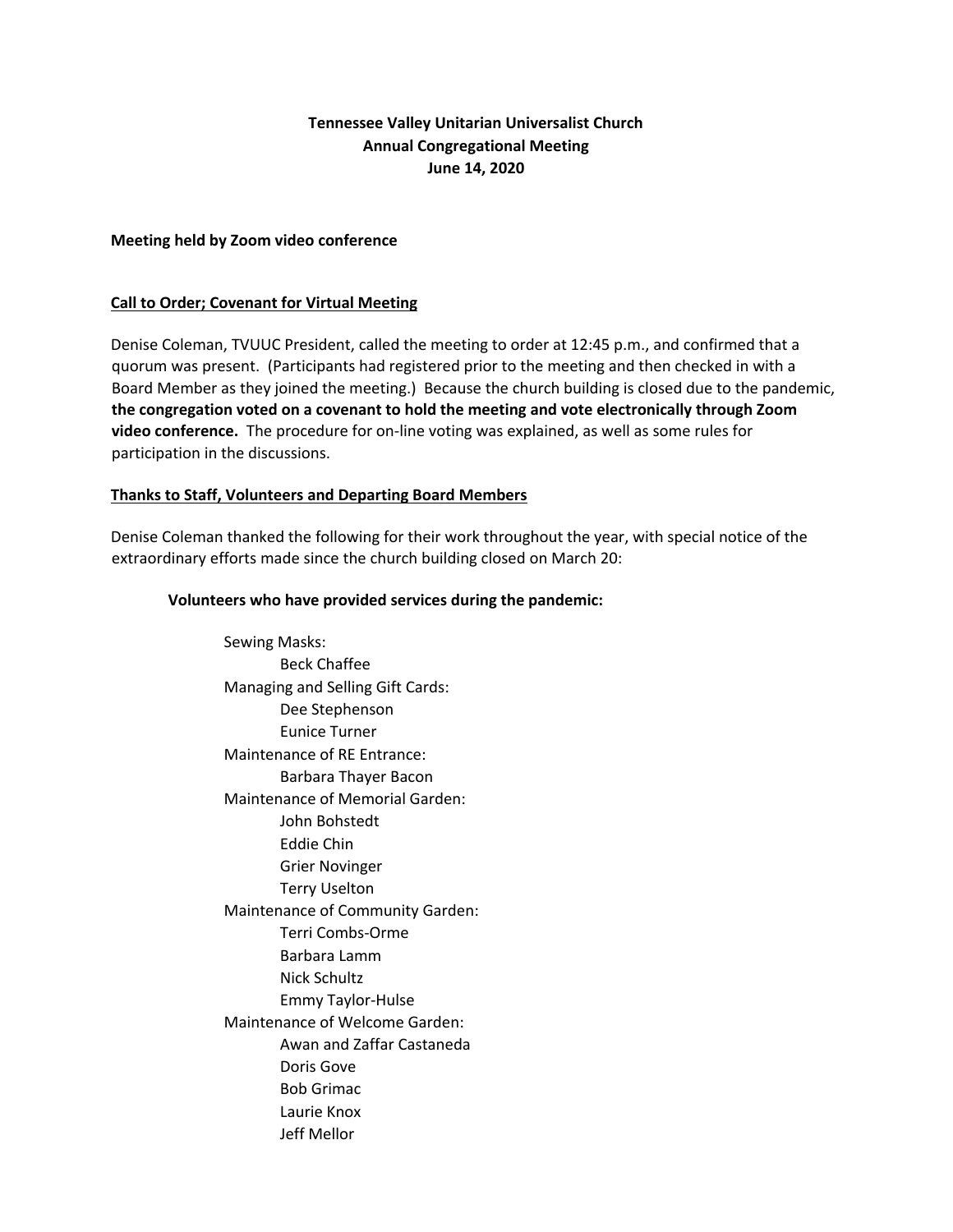John Montgomery Allan Morgan Ken Stephenson Dick Trowbridge Assistance with Sunday Morning On-line Services: Bill Dabbs Will Dunklin The Incidentals Guest Musicians

#### **Board Members completing their terms at the end of June 2020:**

Ginna Mashburn – Past President Robby McMurry – Treasurer Wendy Syer – Secretary Debbie Ellis – Board Member at Large

#### **TVUUC Staff:**

Chris Buice Claudia Pressley Jametta Alston Catherine Farmer Loya Miriam Davis Michael Miller Alison Mann Chaz Barber Mark Mohundro Cyndi Buchanan John Montgomery

## **Music Director Position**

Denise announced that Alison Mann will be leaving her position as TVUUC Music Director after July 2020, as she will be leaving Knoxville. She is also expecting a baby in September. Senior Minister Chris Buice will assemble a Committee to discuss plans for a replacement.

## **Voting on Candidates for 2020-21 Leadership Positions**

The congregation was given the names of candidates for leadership positions, as forwarded by the Nominating Committee, chaired this year by Ted Jones. Based on recommendations from the UUA and the logistical difficulties of an on-line meeting, the congregation had been informed that we would not accept nominations from the floor.

Candidates are:

President-Elect: Ryan McBee Secretary to the Board (One-year term): Jeff Mellor Board Member **Heather Kistner** Heather Kistner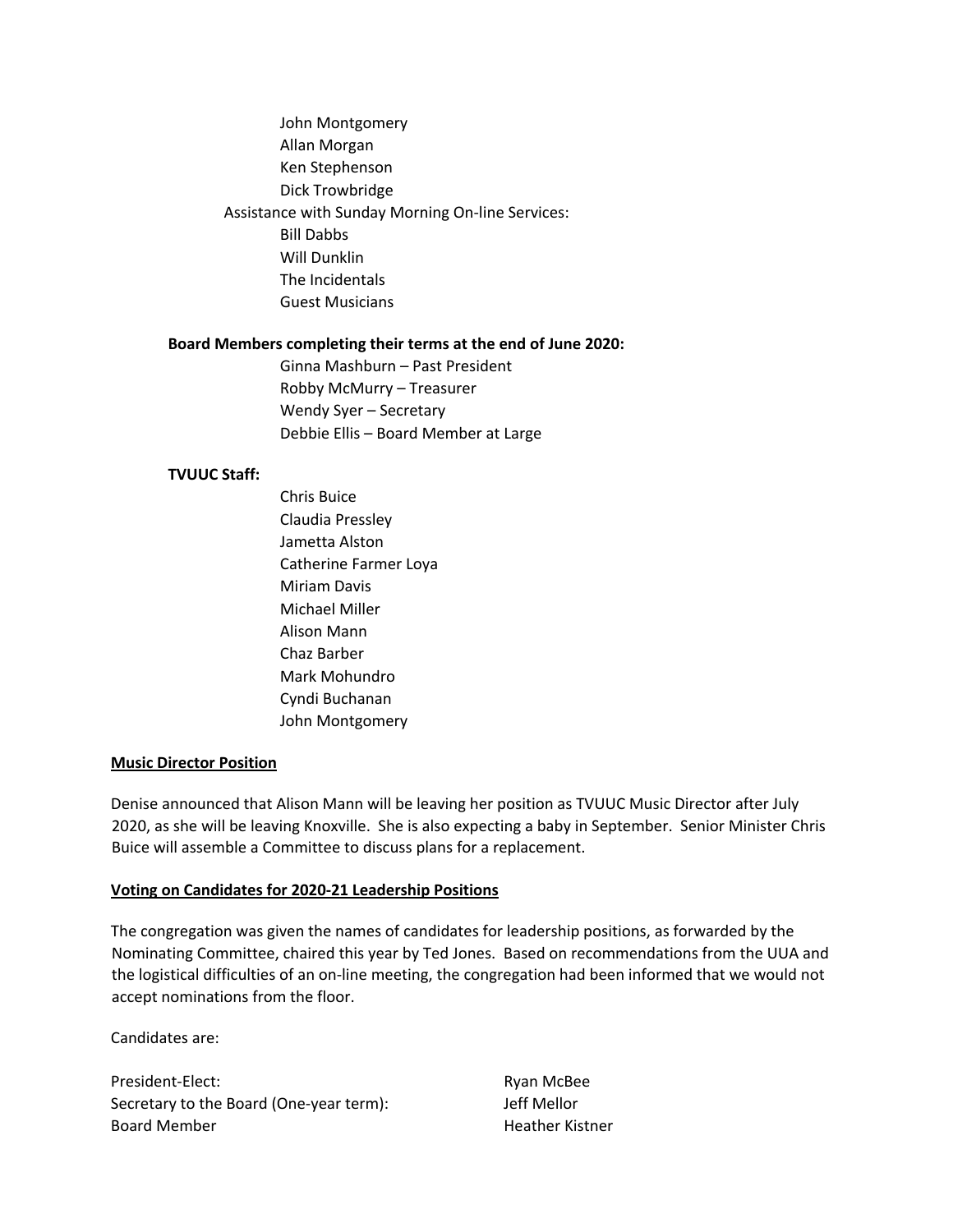| (One-year term, completing Ryan McBee's term)                                                     |                |
|---------------------------------------------------------------------------------------------------|----------------|
| Board Member (Three-year term)                                                                    | Linda Randolph |
| Board Member (Three-year term)                                                                    | Alice Woody    |
| Program Council Chair-Elect                                                                       | Allen Braswell |
| Endowment Committee (Three-year term)                                                             | Gail Anderson  |
| Endowment Committee (Three-year term)                                                             | David Massey   |
| Nominating Committee Chair-Elect                                                                  | Mark Mohundro  |
| Nominating Committee (Two-year term)                                                              | Krista Schadt  |
| Nominating Committee (Two-year term)                                                              | Jenny Snead    |
| The congregation then voted electronically on each candidate. Results were announced later in the |                |

**meeting, and all candidates were approved.)** 

## **Financial Report and Proposed Budget for Fiscal Year 2020-21**

Robby McMurry, the current Treasurer, presented the proposed budget for Fiscal Year 2020-21 which begins on July 1. The closing of the church building caused by the pandemic has resulted in significant changes to both anticipated expenses and income. Because we do expect the building to be closed for many months, there will not be a need for Childcare Workers and Sextons for much of the year. These employees have continued to receive their pay until now, but their employment and salaries will end on July 15. All other staff will continue. Although there would be a reduction in some operating expenses and RE supplies, there is also a need for new equipment such as touch-free sinks and improved video equipment.

Robby was happy to report that annual pledges have increased this year, to a total, so far, of \$474,124. However, the church cannot assume any income in the coming year from the usual auction or rummage sale. Fortunately, the church was approved for a loan of \$71,000 from the federal Payroll Protection Program, which can be forgiven if all employees have been paid through July 15, 2020.

Robby also noted that TVUUC will increase its annual contribution to the UUA (Unitarian Universalist Association) by 10%, as required by the UUA. (An alternate calculation offered by the UUA would have required an even larger donation this year.) The budget also includes \$1000 for the Children's Diversity and Justice Library, as requested during last year's congregational meeting.

Following this report, Robby made a motion that the proposed budget be approved, and opened the floor for discussion.

Most of the questions were about the effect of Alison Mann's resignation on the budget and on the music program. In response, Chris Buice and Robby McMurry explained that the budget presented was prepared before Alison announced her departure, and there has not been time to make adjustments. By approving this budget, we are approving that the amount of her salary will be available for the coming year. Chris will form a committee to make plans for church music for the coming year; the committee will include some of those already involved in the music program. He stressed that music needs during the pandemic will be very different than those in years before and after. Even after inperson services resume, there may be a further delay before the whole choir sings. It is possible that we will not have a full-time Music Director for the coming year, but the money allotted for her salary could be used for such things as non-choral music or increases in salary for other staff. Chris reminded us that the by-laws do have a stated procedure for making changes to the budget during the year, involving the Board and other church members.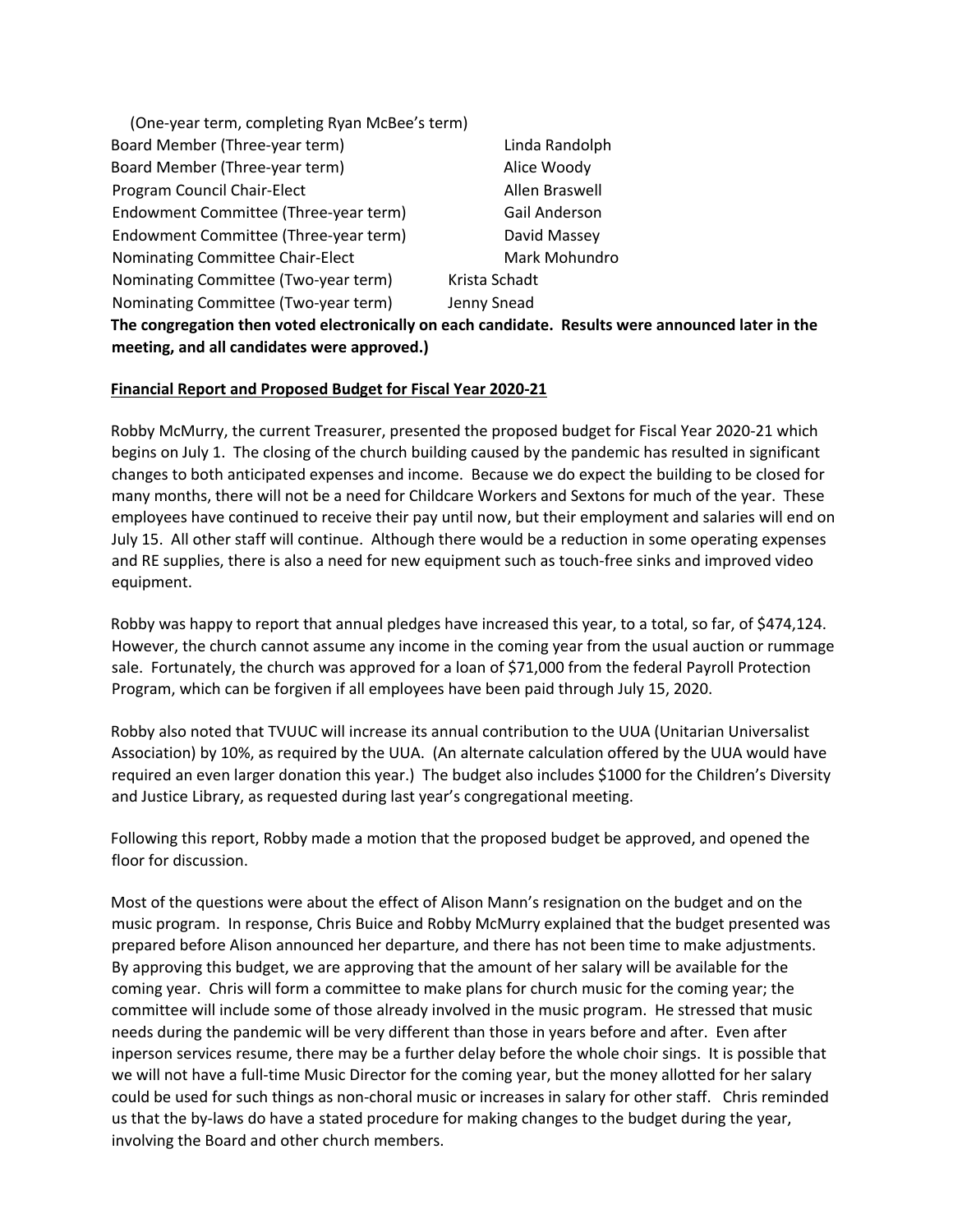In answer to other questions, Robby observed, while a few people have adjusted their annual pledge downward, even more have increased their pledge since the pandemic began, so we do not anticipate a net decrease in pledged income. In response to another question, Claudia Pressley clarified that the budget includes an amount of \$13,000 for creating and improving on-line services.

## **The congregation then voted to approve the budget as proposed**.

#### **Approval of Minutes**

**A motion to approve the minutes of the 2019 Annual Meeting was made, seconded and then approved by electronic vote.**

#### **Review of Board Activities**

Denise Coleman gave a summary of the priorities and achievements of the TVUUC Board during the 2019-20 year. At its annual Retreat in August 2019, the Board selected priorities to focus on this year. In keeping with these priorities, the Board has done the following:

- To increase the commitment and involvement of the congregation, Board members attended focus groups of long-term members and visioning sessions of the church youth.
- To increase membership and giving levels, Board Members attended a Stewardship Workshop and supported a successful Pledge Campaign, headed by Taylor Thomas.
- To improve marketing efforts, the church increased its efforts to be active and visible on social media, and purchased announcements on WUOT public radio.
- Another priority was to increase the church's ability to distribute its message through several media. This effort has been assisted by the on-line services and on-line Zoom meetings and programs.
- After the church building was forced to close in March 2020 by the COVID-19 pandemic, the Strategic Planning Committee recognized the need to shift its focus. The top priority now is to create and continue to update a phased plan for re-opening the church building, in line with UUA guidelines, advice from local medical experts, and the local status of the pandemic. These plans will be shared with the congregation which is invited to give its feedback.

Other projects and activities of the past year include:

- A committee has been formed to conduct the full evaluation of the Senior Minister, required every three years. The Committee is chaired by Linda Randolph and includes Denise Coleman, Ryan McBee, and Elnora Williams; the evaluation will take place from June 15 to 30, 2020, and will solicit feedback from Community Leaders and Lay Leaders.
- The Board has reviewed and approved revisions to the Recruiting and Hiring Policy, the Personnel Committee Charter, and the Policy and Procedure for the Program Council Block Grants
- The Board also approved the church agreement with Jon Coffee to serve as a TVUUC Community Minister.

Denise again expressed her gratitude to the 2019-20 Board for their hard work and their ability to adjust to on-line meetings.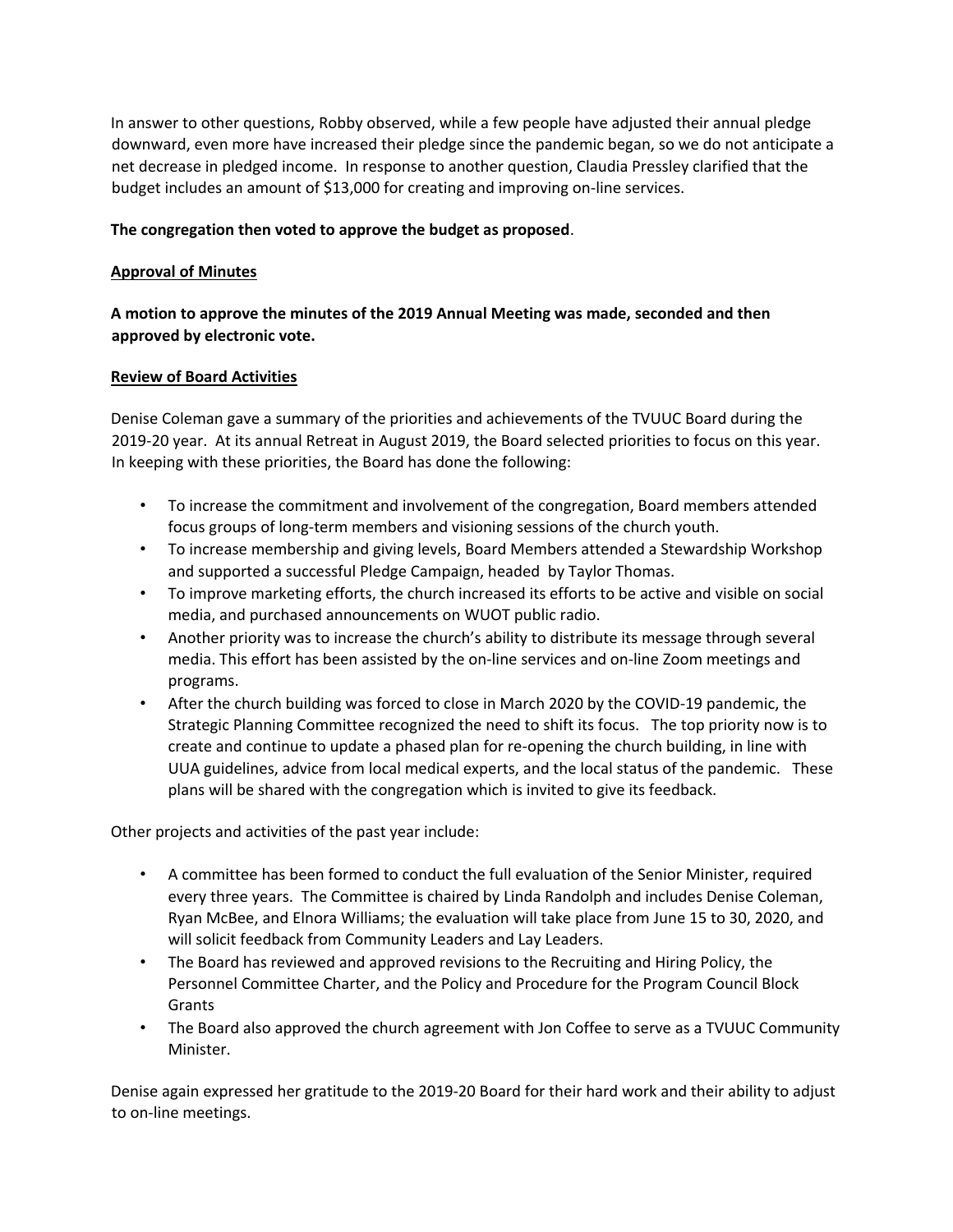## **Report of the Endowment Committee**

Committee Chair Ken Stephenson gave a report from the Endowment Committee. The current balance in the Endowment Fund is approximately \$446,800, representing a 9.1% increase from last year.

Recent projects funded from the Endowment Fund are the Welcome Garden in the front of the church (headed by Doris Gove) at a cost of \$15,670 and the patio behind the church, next to the Fellowship Hall (organized by Barbara Lamm) at a cost of \$16,000.

The Endowment Committee had planned to fund a number of smaller projects this year, rather than one large one. Due to the disruption of the pandemic, the Committee decided to limit grants this year to those needed for church life and security during the pandemic. So far, grants have been given for the following:

- New video equipment to facilitate on-line Sunday services (\$3000)
- A lockable tool shed behind the church, at the end of the patio (\$4000)
- Funding to the Religious Education Program for a storage area and other equipment (\$3500)

The 2020-21 Endowment Committee will determine the procedures and priorities for grants to be given in the coming year. They are also receptive to requests for emergency needs of the church during the year.

A question was raised about the plans for the solar panels on the church roof. Ken responded that the Endowment Committee is not involved in this decision or funding, reminding us that Endowment Funds are not used for normal maintenance needs. Will Dunklin added that the Building and Grounds Committee will be making a recommendation concerning the future of the solar panels. He invited interested church members to ask him, Gene Burr or other committee members about this.

Ken also announced that, in October 2019, the Endowment Fund was moved to a Vanguard investment account which has lower fees and higher returns than the previous account.

Members of the Endowment Fund this year have been:

- Ken Stephenson, Chair
- Bill Cherry
- Betty Coleman
- Don Dougall
- Bill Hotz
- Grier Novinger
- Andria Yates

## **Share-the-Plate Program**

Terry Uselton, Chair of the Share-the-Plate Task Force, was unable to attend the meeting due to a death in the family, but Denise gave a report on behalf of the Task Force. During the 2019-20 year, twelve organizations were chosen for the Share-the-Plate program, in addition to the six organizations funded as "Designated Offerings". (The Share-the-Plate collection is made on two Sundays of the month and donates 50% of the offering to the organization chosen by the congregation for that month. The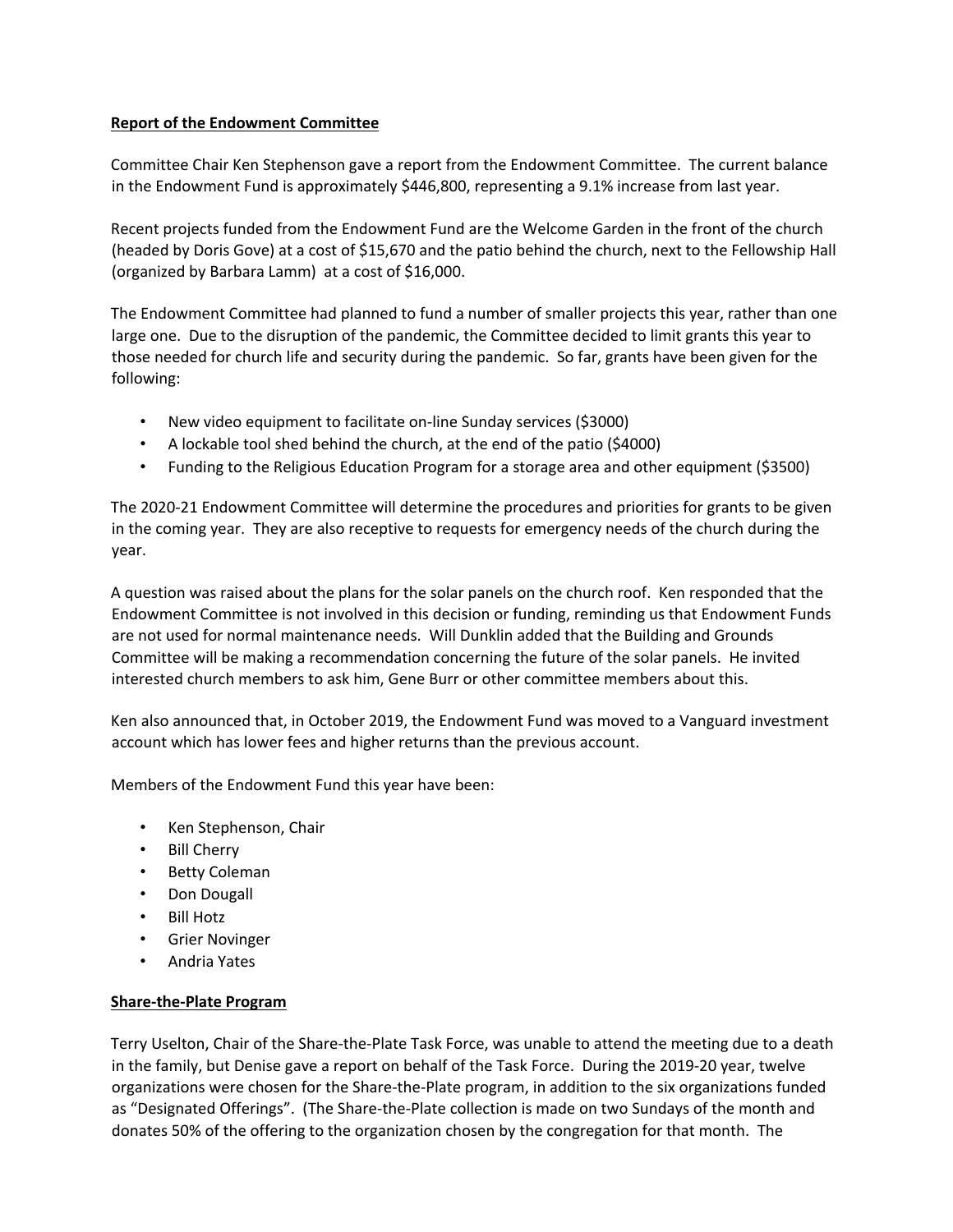Designated Offerings take place on six Sundays during the year, when the entire collection is given to an organization with strong TVUUC ties, chosen by the Share-the-Plate Committee.)

Although the Share-the-Plate and Designated Offering programs have continued while services are held on-line, the Task Force felt that the amounts collected may have been affected by the closure. For this reason, they suggested that we not have a selection of organizations for the coming year, but rather keep the same list of eighteen organizations.

Therefore, for the 2020-21 year, the organizations benefitting from these two programs will continue to be:

Share-the-Plate:

- 1. Highlander Research and Education Center
- 2. Lonsdale Environmental Camp
- 3. Remote Area Medical (RAM)
- 4. Ijams Nature Center
- 5. Bridge Refugee Services
- 6. SEEED (Socially Equal Energy Efficient Development)
- 7. Beck Cultural Center
- 8. Beardsley Farm
- 9. Planned Parenthood of Tennessee and North Mississippi
- 10. Interfaith Health Clinic
- 11. Tennessee Health Care Campaign
- 12. Appalachian Community Fund

Designated Offerings:

- 1. Family Promise
- 2. FISH Food Pantry
- 3. Lonsdale Mentoring Program
- 4. TVUUC Community Gardens
- 5. Volunteer Ministry Center Meals
- 6. TVUUC Advancing Equality Fund

The list of organizations currently chosen for these programs can be seen on the TVUUC website at: http://tvuuc.org/contributions/share-the-plate .

## **Results of Voting**

It was then announced that all of the following were approved by the congregational votes:

- Use of on-line meeting and voting
- Election of the full slate of candidates of officers and leaders for 2020-21
- Proposed budget for 2020-2021
- Minutes for the May 19, 2019 annual meeting